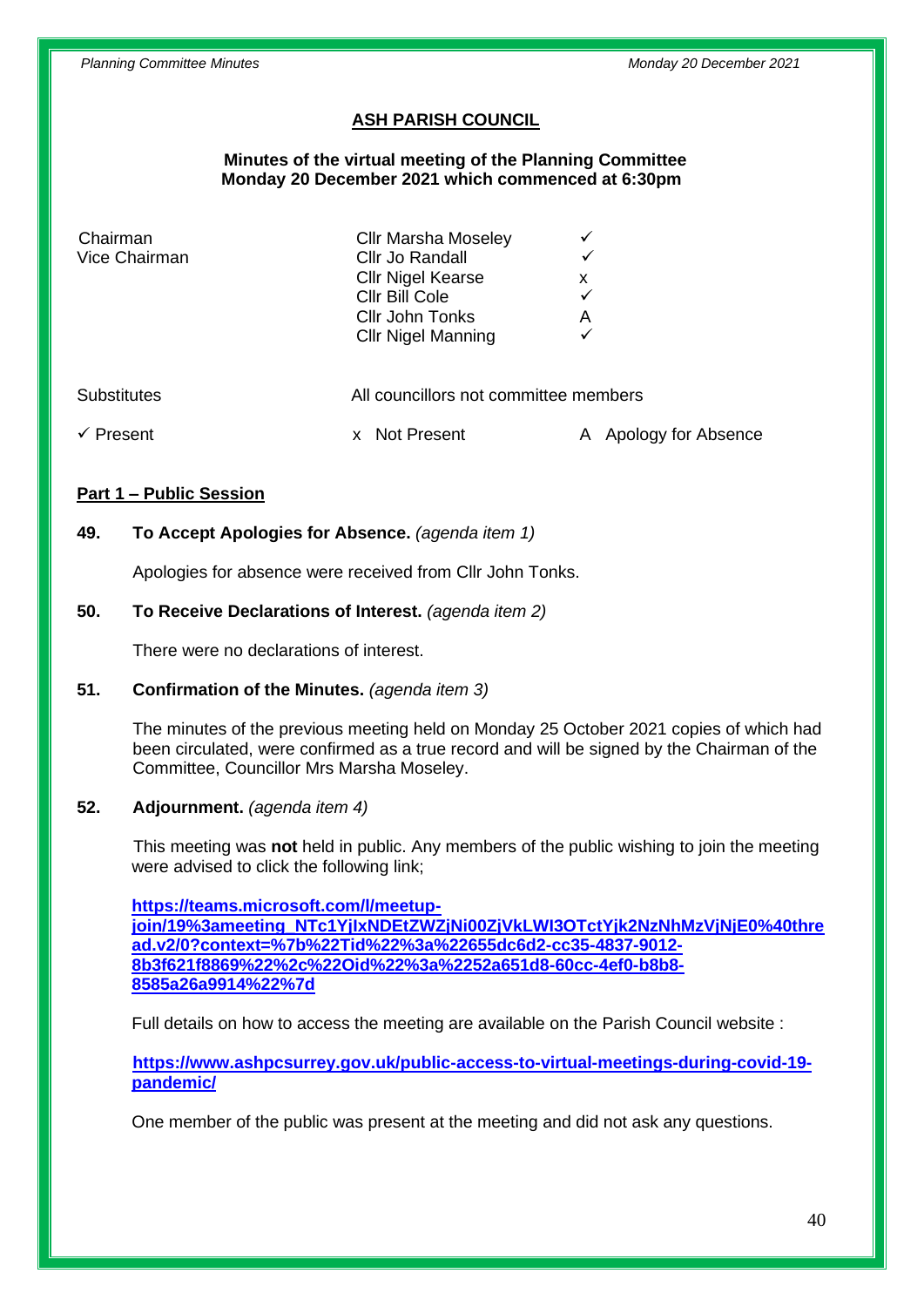### **53. Applications for Planning Consent.** *(agenda item 5)*

Members considered the planning permission applications received as detailed at Appendix A and it was:

#### *Recommended upon consideration of the applications as at Appendix A to make observations as shown.*

### **54. Applications for Tree Surgery.** *(agenda item 6)*

To consider tree surgery applications and if deemed necessary, make representation on behalf of the Council subject to plans being received as detailed at Appendix B.

### *Recommended upon consideration of the applications as at Appendix B to make observations as shown.*

### **55. Correspondence.** *(agenda item 6)*

There was correspondence received from Guildford Borough Council **Ref : 20/P/01461** Land at Ash Manor, notifying of a Public Inquiry against the refusal of the application. The Public Inquiry is a fully virtual event starting on 11/01/2022 at 10am and is expected to sit for  $14 \text{ day}(s)$ .

Any member of the public who would like to address the Inquiry will be able to do so via Microsoft Teams. At present, the Inspector has agreed to hear oral representations from members of the public on Friday 14th January 2022, commencing at 9:30am. Any member of the public wishing to address the Inquiry should contact John Busher or Mark Cook (john.busher@guildford.gov.uk or mark.cook@guildford.gov.uk) as soon as possible before the Inquiry starts for details of how to join the meeting.

For those members of the public who wish to follow the Inquiry but not take part, the event will be live streamed on the Council's website. The website address for the live streaming is https://guildford.public-i.tv/core/portal/home and you should follow the links for the Ash Manor Public Inquiry. Please note that you will not be able to contribute to the appeal if you follow this route.

Documents relating to the appeal can be viewed at: https://www.guildford.gov.uk/searchforaplanningapplication

In addition, the Council has created a dedicated web page that includes most of the main appeal documents. This webpage will be updated during the course of the inquiry. The webpage can be found at: https://www.guildford.gov.uk/ashmanorpublicinquiry

The appeal decision will be published on https://www.gov.uk/appeal-planning-inspectorate.

### **56. Next Meeting.** *(agenda item 7)*

The next meeting is due to be held **Monday 24 January 2022** commencing at 6:30pm.

*The meeting concluded at 18:58pm*

Chairman **Date and Chairman** Date **Date 2**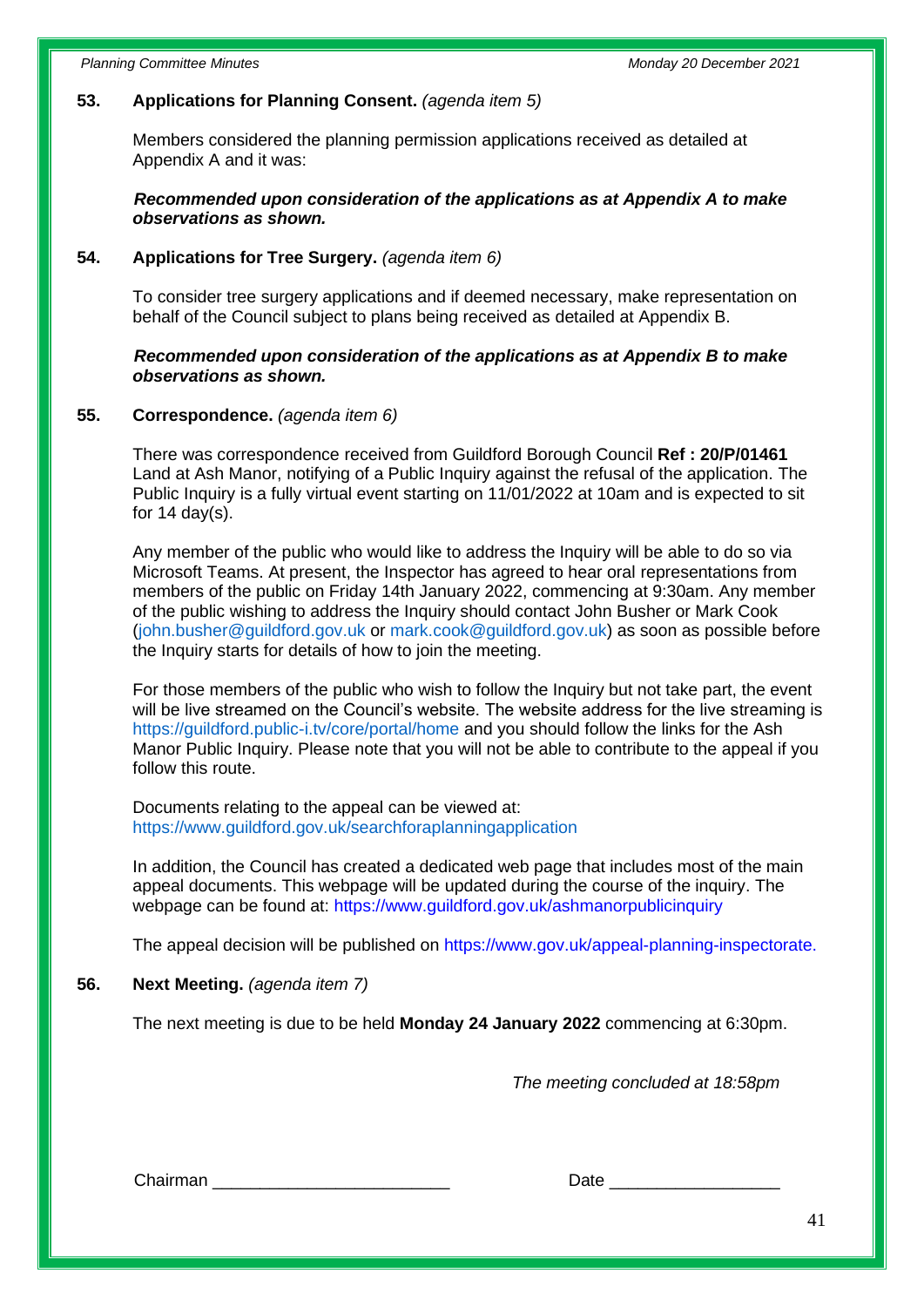### **Appendix A**

## **ASH PARISH COUNCIL**

### **Applications for Planning Consent**

## **20 December 2021**

| <b>Number and Location</b> | <b>Development Proposed</b>                                                      |
|----------------------------|----------------------------------------------------------------------------------|
| 21/P/02122                 | Certificate of Lawfulness for a proposed<br>development to establish whether the |
| 75 Ash Hill Road           | insertion of a L-shaped dormer to rear roof                                      |
| Ash                        | slope and two rooflights to front slope                                          |
| <b>GU12 5DN</b>            | would be lawful.                                                                 |
|                            |                                                                                  |

*Object*

- *1. Poor blocky design.*
- *2. Not subservient to the main roof line.*
- *3. Out of character with existing dwelling.*
- *4. Proposed L-shaped dormer may overlook neighbouring property.*
- *5. Committee requests that the rooflights be obscured glazed in perpetuity and nonopening.*

| 21/W/00122<br><b>Ash Vale Railway Station</b><br><b>Ash Vale</b><br><b>GU12 5LP</b> | <b>Application for Prior Approval under Part 18</b><br>of the Town and Country Planning (General<br><b>Permitted Development) (Amended) Order</b><br>2018 to provide accessibility by installing<br>lifts from street level to subway and<br>platform level, walkway structure on the<br>upside and on the downside a new lift shaft<br>and link span alongside other associated<br>works. |
|-------------------------------------------------------------------------------------|--------------------------------------------------------------------------------------------------------------------------------------------------------------------------------------------------------------------------------------------------------------------------------------------------------------------------------------------------------------------------------------------|
|                                                                                     |                                                                                                                                                                                                                                                                                                                                                                                            |

### *No observations*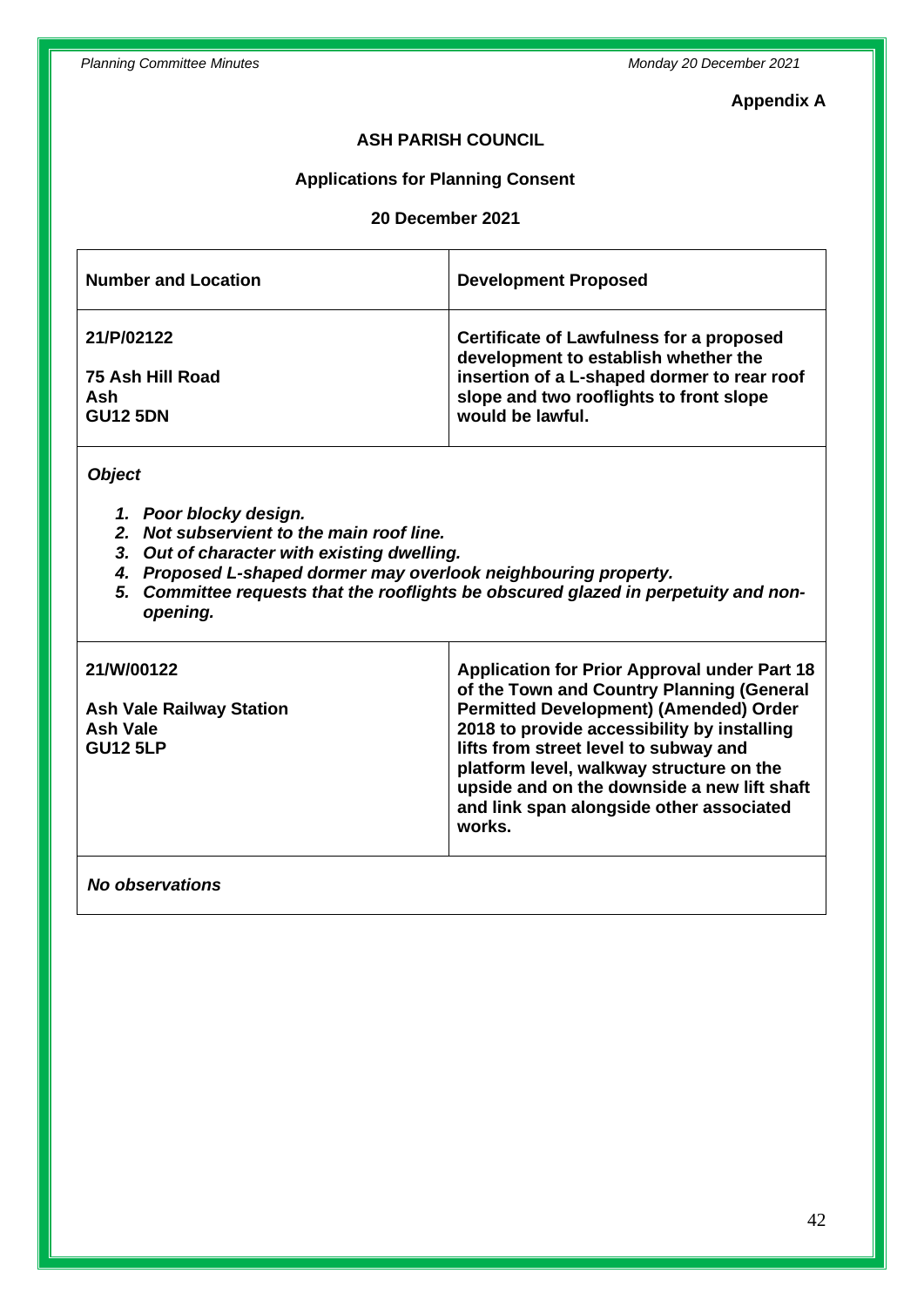| <b>Number and Location</b>                                                                                                                                                                                                                                                                                                                                                                                                                                              | <b>Development Proposed</b>                                                                                                                                                                               |  |  |
|-------------------------------------------------------------------------------------------------------------------------------------------------------------------------------------------------------------------------------------------------------------------------------------------------------------------------------------------------------------------------------------------------------------------------------------------------------------------------|-----------------------------------------------------------------------------------------------------------------------------------------------------------------------------------------------------------|--|--|
| 21/P/02131<br><b>117 South Lane</b><br>Ash<br><b>GU12 6NL</b>                                                                                                                                                                                                                                                                                                                                                                                                           | Erection of 4 detached houses with<br>associated access and landscaping<br>following demolition of the existing<br>property.                                                                              |  |  |
| <b>Object</b><br>1. Over development of the plot.<br>2. Size of the properties are too large and should be smaller properties.<br>3. Overlooking neighbouring properties.<br>4. Unneighbourly development.<br>5. Area is prone to drainage and flooding issues.<br>6. Limited access for refuse and emergency vehicles.<br>7. Subject to an Arboriculturist report.<br>8. Concern that surface water to be discharged into adjacent ditch. Suds assessment<br>required. |                                                                                                                                                                                                           |  |  |
| 21/P/02229<br><b>1 Station Road East</b><br><b>Ash Vale</b><br><b>GU12 5LT</b>                                                                                                                                                                                                                                                                                                                                                                                          | Proposed increase in ridge height to<br>facilitate the conversion of the loft to<br>habitable accommodation and addition of<br>dormer windows: addition of gable roof to<br>the existing detached garage. |  |  |
| <b>No observations</b>                                                                                                                                                                                                                                                                                                                                                                                                                                                  |                                                                                                                                                                                                           |  |  |
| 21/P/02233<br><b>3 Station Road East</b><br><b>Ash Vale</b><br><b>GU12 5LT</b>                                                                                                                                                                                                                                                                                                                                                                                          | Proposed increase in ridge height to<br>facilitate the conversion of the loft to<br>habitable accommodation and addition of<br>dormer windows; addition of pitched roof<br>to side element.               |  |  |
| <b>No observations</b>                                                                                                                                                                                                                                                                                                                                                                                                                                                  |                                                                                                                                                                                                           |  |  |
| 21/P/02207<br><b>4 Ash Church Mews</b><br>Ash<br><b>GU12 6JX</b>                                                                                                                                                                                                                                                                                                                                                                                                        | Modifications to existing bay window to<br>include French doors and full height fully<br>glazed side screens.                                                                                             |  |  |
| <b>No observations</b>                                                                                                                                                                                                                                                                                                                                                                                                                                                  |                                                                                                                                                                                                           |  |  |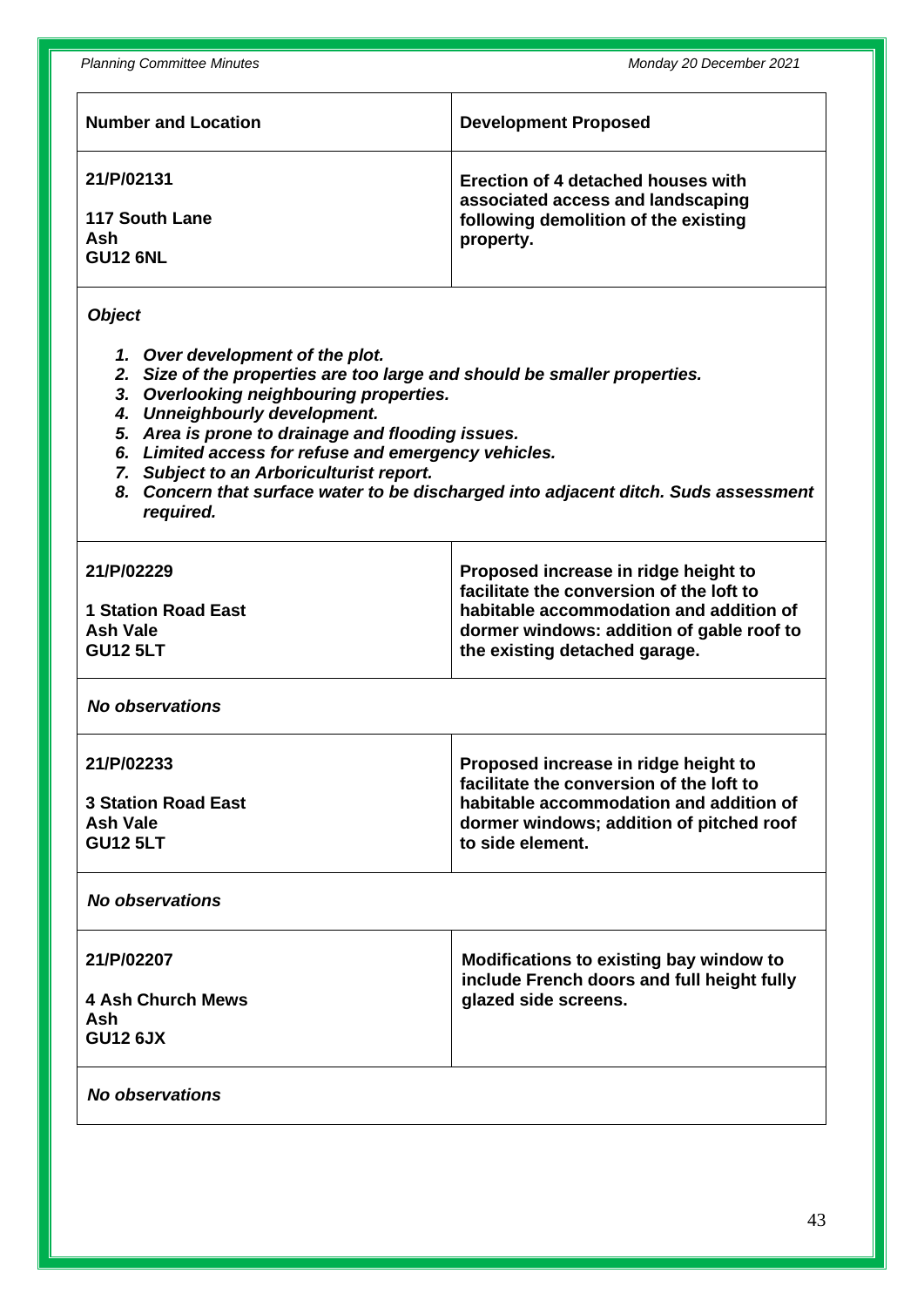*Planning Committee Minutes Monday 20 December 2021*

| <b>Number and Location</b>                                                                  | <b>Development Proposed</b>                                                            |
|---------------------------------------------------------------------------------------------|----------------------------------------------------------------------------------------|
| 21/P/02247<br>Land between 22 & 23 Culverlands<br><b>Crescent</b><br>Ash<br><b>GU12 6TD</b> | Proposed single storey detached dwelling<br>with associated garden shed and bin store. |
|                                                                                             |                                                                                        |

# *Object*

*1. Arboriculturist report required.*

| 21/P/02242                                   | Proposed single storey rear extension. |
|----------------------------------------------|----------------------------------------|
| <b>6 Star Lane</b><br>Ash<br><b>GU12 6RJ</b> |                                        |

## *Object*

*1. Flat roof not in accordance with Guildford Borough Council's Design Guide for Residential Extensions.*

| 21/P/02260        | Erection of a single storey front extension<br>and loft conversion to create habitable |
|-------------------|----------------------------------------------------------------------------------------|
| Our Own           | rooms in roof space along with changes to                                              |
| <b>Hazel Road</b> | fenestration and insertion of nine                                                     |
| Ash               | rooflights.                                                                            |
| <b>GU12 6HP</b>   |                                                                                        |

#### *Object*

- *1. Overly large extension.*
- *2. Extension in front of building line.*
- *3. Unneighbourly development.*
- *4. Flat roof not in accordance with Guildford Borough Council's Design Guide for Residential Extensions.*
- *5. Committee requests that the rooflights be obscured glazed in perpetuity and nonopening.*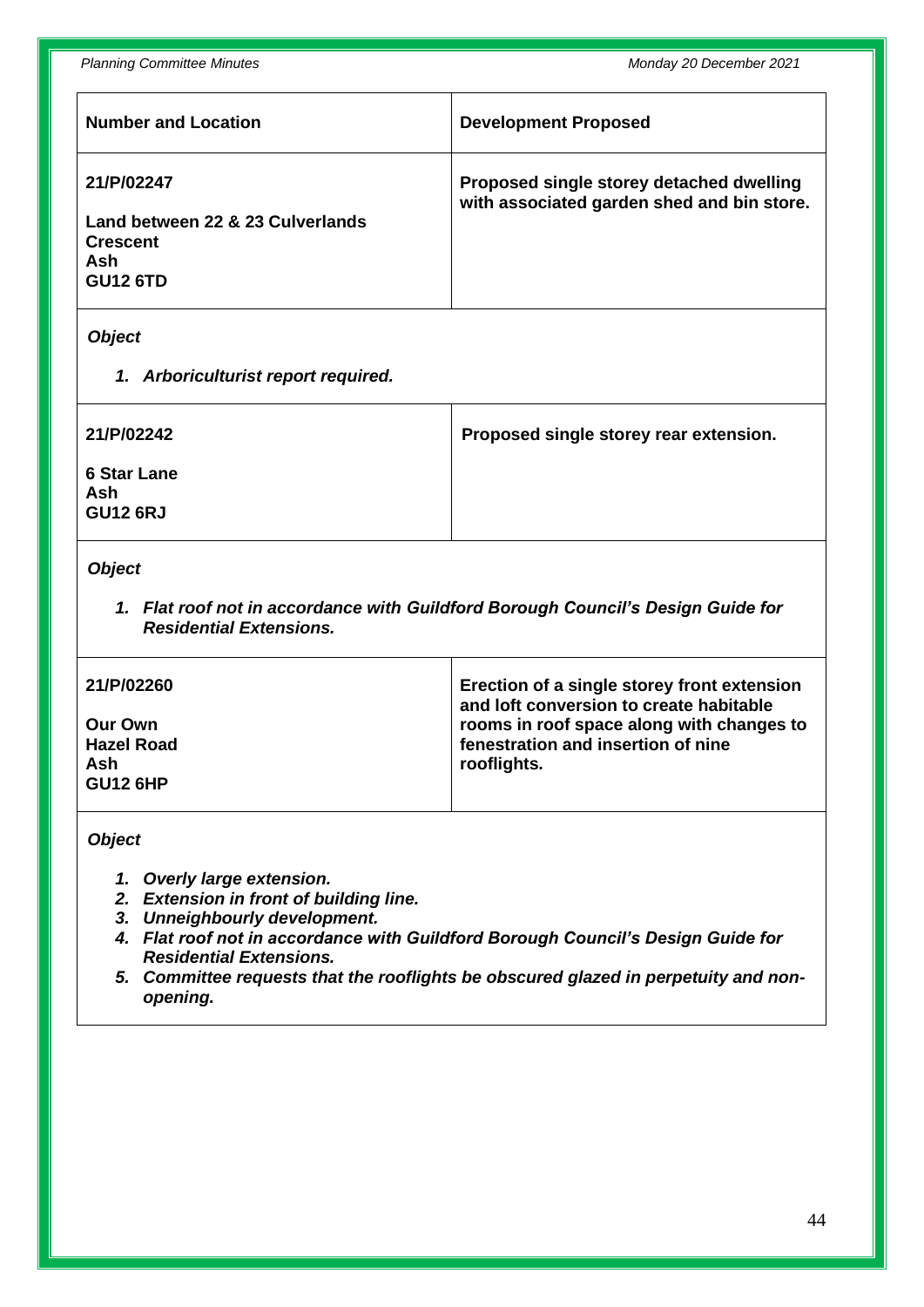*Planning Committee Minutes Monday 20 December 2021*

| <b>Number and Location</b>                                                                                                                                                                                                                                                                                                            | <b>Development Proposed</b>                                                                                      |  |  |
|---------------------------------------------------------------------------------------------------------------------------------------------------------------------------------------------------------------------------------------------------------------------------------------------------------------------------------------|------------------------------------------------------------------------------------------------------------------|--|--|
| 21/P/02261<br><b>Three Oaks</b><br>Ash<br><b>GU12 6HW</b>                                                                                                                                                                                                                                                                             | Replacement of existing double garage<br>with new double garage.                                                 |  |  |
| <b>Object</b><br>1. Overly large.<br>2. Height too high.<br>3. Loss of amenity in respect of loss of light to neighbouring property.<br>4. Close proximity to boundary and appears not to have 1 metre gap.<br>5. Request that an informative be included in any approval that building must not be<br>used as habital accommodation. |                                                                                                                  |  |  |
| 21/P/02218<br><b>3 Ash Church Mews</b><br>Ash<br><b>GU12 6JX</b>                                                                                                                                                                                                                                                                      | <b>Proposed construction of lean-to</b><br>conservatory.                                                         |  |  |
| <b>Object</b><br>1. Unneighbourly development.<br>2. Inappropriate development.                                                                                                                                                                                                                                                       |                                                                                                                  |  |  |
| 21/P/02270<br><b>6 Sydney Villas</b><br><b>Frimley Road</b><br><b>Ash Vale</b><br><b>GU12 5NY</b>                                                                                                                                                                                                                                     | Proposed single storey rear extension,<br>following removal of existing single storey<br>lean-to rear extension. |  |  |
| <b>Object</b><br>1. Extremely large extension.<br>2. Flat roof not in accordance with Guildford Borough Council's Design Guide for<br><b>Residential Extensions.</b><br>3. Subject to an Arboriculturist report.                                                                                                                      |                                                                                                                  |  |  |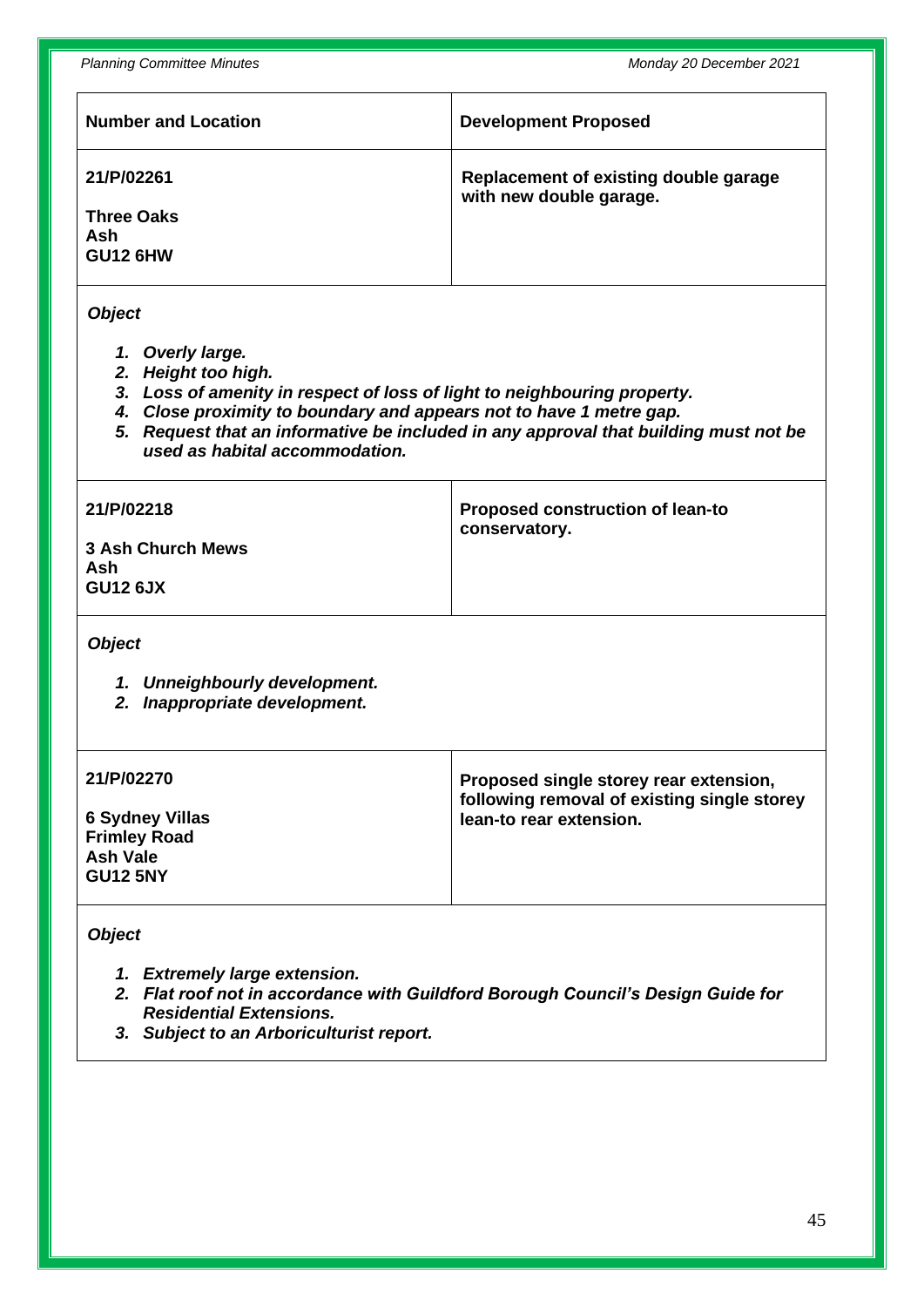| <b>Number and Location</b>                                        | <b>Development Proposed</b>                                       |
|-------------------------------------------------------------------|-------------------------------------------------------------------|
| 21/P/02320<br>133 Vale Road<br><b>Ash Vale</b><br><b>GU12 5HX</b> | Removal of 2m fence at front and replace<br>with 1.2m high fence. |

### *Object*

*1. Fence too high. In contravention of 1 metre height restriction on fences abutting highway.*

| 21/P/02321                                   | Removal of 2m fence at front and replace<br>with 1.2m high fence. |
|----------------------------------------------|-------------------------------------------------------------------|
| 135 Vale Road<br>Ash Vale<br><b>GU12 5HX</b> |                                                                   |

### *Object*

*1. Fence too high. In contravention of 1 metre height restriction on fences abutting highway.*

| 21/P/02299        | Certificate of Lawfulness for a proposed<br>development to establish whether a single |
|-------------------|---------------------------------------------------------------------------------------|
| <b>Dorset</b>     | storey side extension would be lawful.                                                |
| <b>Grove Road</b> |                                                                                       |
| Ash Vale          |                                                                                       |
| <b>GU12 5BD</b>   |                                                                                       |
|                   |                                                                                       |

## *Object*

*1. Proximity to boundary.*

| 21/P/02366                                    | Proposed removal of existing wall and<br>replace with wooden fence and brick piers. |
|-----------------------------------------------|-------------------------------------------------------------------------------------|
| 61 Kings Avenue<br>Tongham<br><b>GU10 1AX</b> |                                                                                     |

## *No observations*

*Request that the fence be installed at the same height as the existing wall and not be higher.*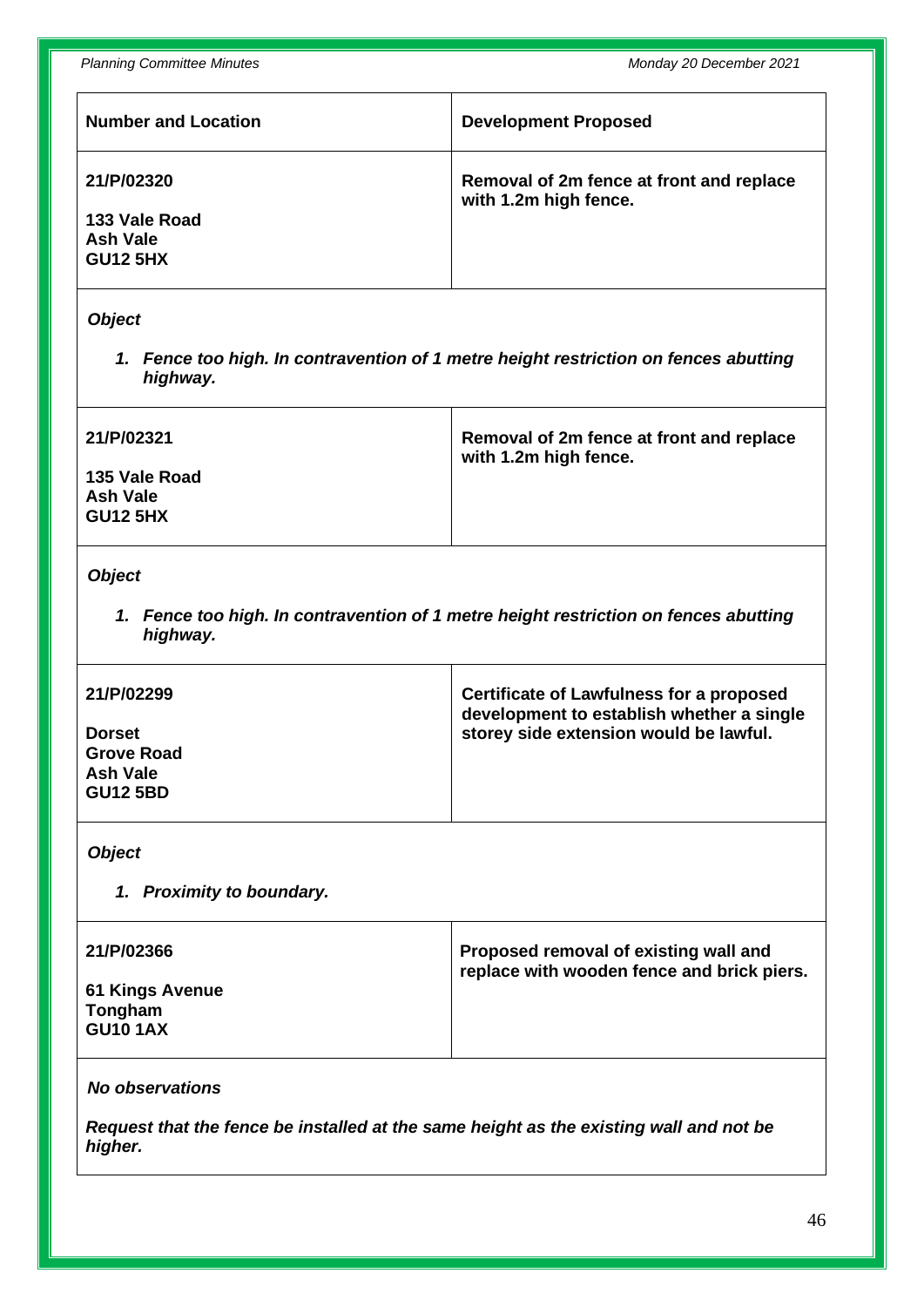| <b>Number and Location</b>         | <b>Development Proposed</b>                                                                  |
|------------------------------------|----------------------------------------------------------------------------------------------|
| 21/P/02357                         | <b>Certificate of Lawfulness for a proposed</b><br>development to establish whether the loft |
| 52 Firacre Road<br><b>Ash Vale</b> | conversion incorporating hip to gable<br>extension, a rear dormer and two front              |
| <b>GU12 5JT</b>                    | facing rooflights, is lawful.                                                                |
|                                    |                                                                                              |

#### *Object*

- *1. Overlooking neighbouring properties.*
- *2. Poor blocky design.*
- *3. Out of character with existing dwelling.*
- *4. Flat roof not in accordance with Guildford Borough Council's Design Guide for Residential Extensions.*
- *5. Committee requests that the rooflights be obscured glazed in perpetuity and nonopening.*

| 21/CON/00050                                         | <b>Consultation re Proposed 16.0m Phase 8</b><br>monopole c/w wraparound cabinet at base |
|------------------------------------------------------|------------------------------------------------------------------------------------------|
| <b>Street Record</b><br><b>Birch Way</b><br>Ash Vale | and associated ancillary works.                                                          |

*No observations*

| 21/P/02404                                 | Erection of a single storey front extension. |
|--------------------------------------------|----------------------------------------------|
| 55 Ash Hill Road<br>Ash<br><b>GU12 6AA</b> |                                              |

*Object*

- *1. Too large.*
- *2. In appropriate development.*
- *3. Out of character with street scene.*
- *4. Proximity to boundary.*
- *5. Loss of amenity in respect of loss of light to neighbouring property. Possible breach of 45 degree rule.*